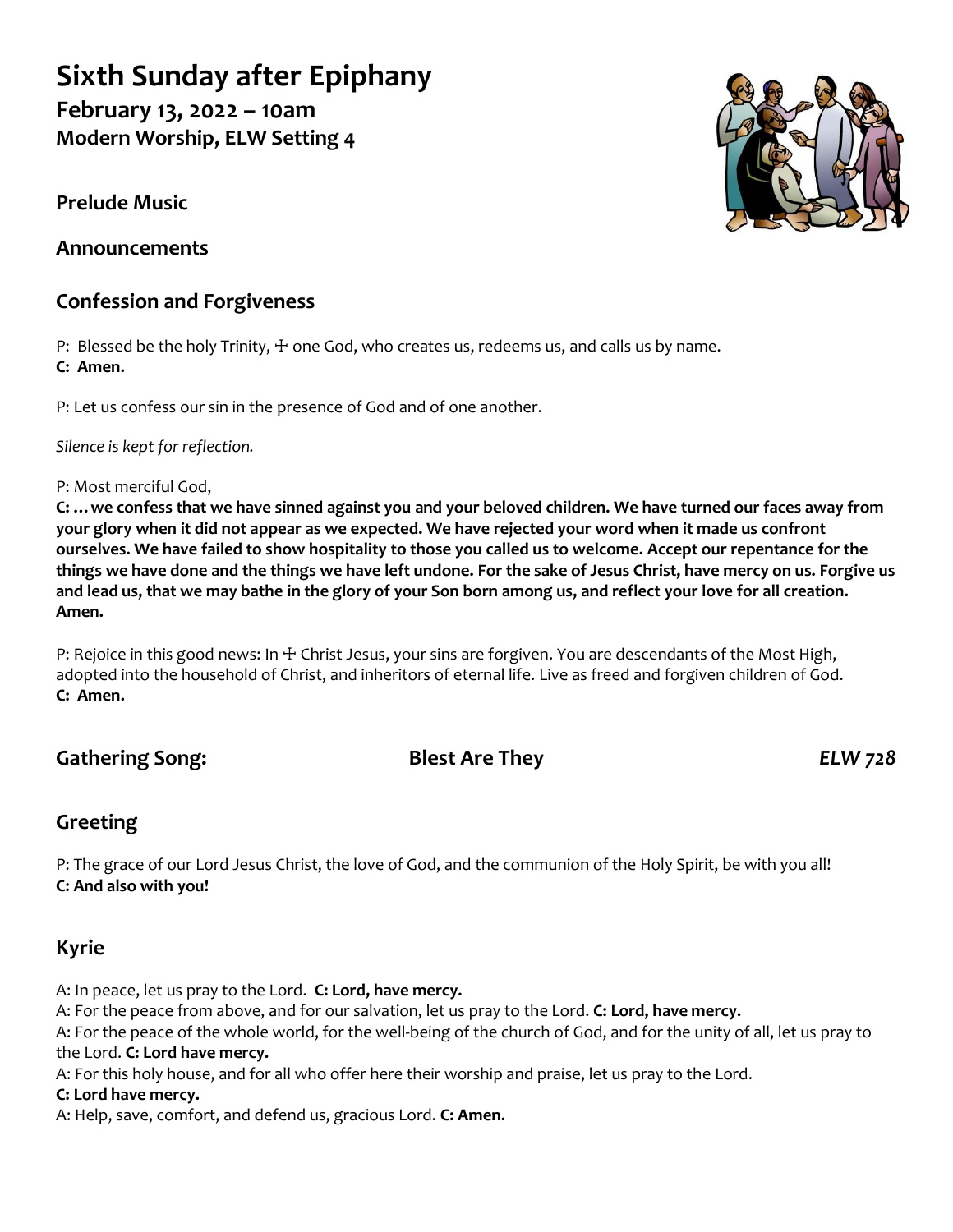# **Prayer of the Day**

A: Let us pray together,

**C: Living God, in Christ you make all things new. Transform the poverty of our nature by the riches of your grace, and in the renewal of our lives make known your glory, through Jesus Christ, our Savior and Lord. Amen.**

## **First Reading: Jeremiah 17:5-10**

*These verses compose a poem that is part of a larger collection of wisdom sayings that contrast two ways of life. Life with God brings blessing; the power and vitality of God is active in our life. Life without God brings a curse, the power of death.*

<sup>5</sup>Thus says the Lord: Cursed are those who trust in mere mortals and make mere flesh their strength, whose hearts turn away from the Lord. <sup>6</sup>They shall be like a shrub in the desert, and shall not see when relief comes. They shall live in the parched places of the wilderness, in an uninhabited salt land. <sup>7</sup>Blessed are those who trust in the Lord, whose trust is the Lord. <sup>8</sup>They shall be like a tree planted by water, sending out its roots by the stream. It shall not fear when heat comes, and its leaves shall stay green; in the year of drought it is not anxious, and it does not cease to bear fruit. <sup>9</sup>The heart is devious above all else; it is perverse— who can understand it? <sup>10</sup>I the Lord test the mind and search the heart, to give to all according to their ways, according to the fruit of their doings.

L: The Word of the Lord

**C: Thanks be to God**

#### **Psalm: Psalm 1**

<sup>1</sup>Happy are they who have not walked in the counsel of the wicked, nor lingered in the way of sinners, nor sat in the seats of the scornful!

<sup>2</sup>**Their delight is in the law of the Lord, and they meditate on God's teaching day and night.**

<sup>3</sup>They are like trees planted by streams of water, bearing fruit in due season, with leaves that do not wither; everything they do shall prosper.

4 **It is not so with the wicked; they are like chaff which the wind blows away.**

<sup>5</sup>Therefore the wicked shall not stand upright when judgment comes, nor the sinner in the council of the righteous. <sup>6</sup>**For the Lord knows the way of the righteous, but the way of the wicked shall be destroyed.**

### **Gospel Acclamation: Lord, Listen to Your Children Praying** *ELW 752*

Lord, listen to your children praying, Lord, send your Spirit in this place; Lord, listen to your children praying, send us love, send us pow'r, send us grace.

### **Gospel: Luke 6:17-26**

*After choosing his twelve apostles, Jesus teaches a crowd of followers about the nature and demands of discipleship. He begins his great sermon with surprising statements about who is truly blessed in the eyes of God.*

P: A reading from… **C: Glory to You, O Lord.**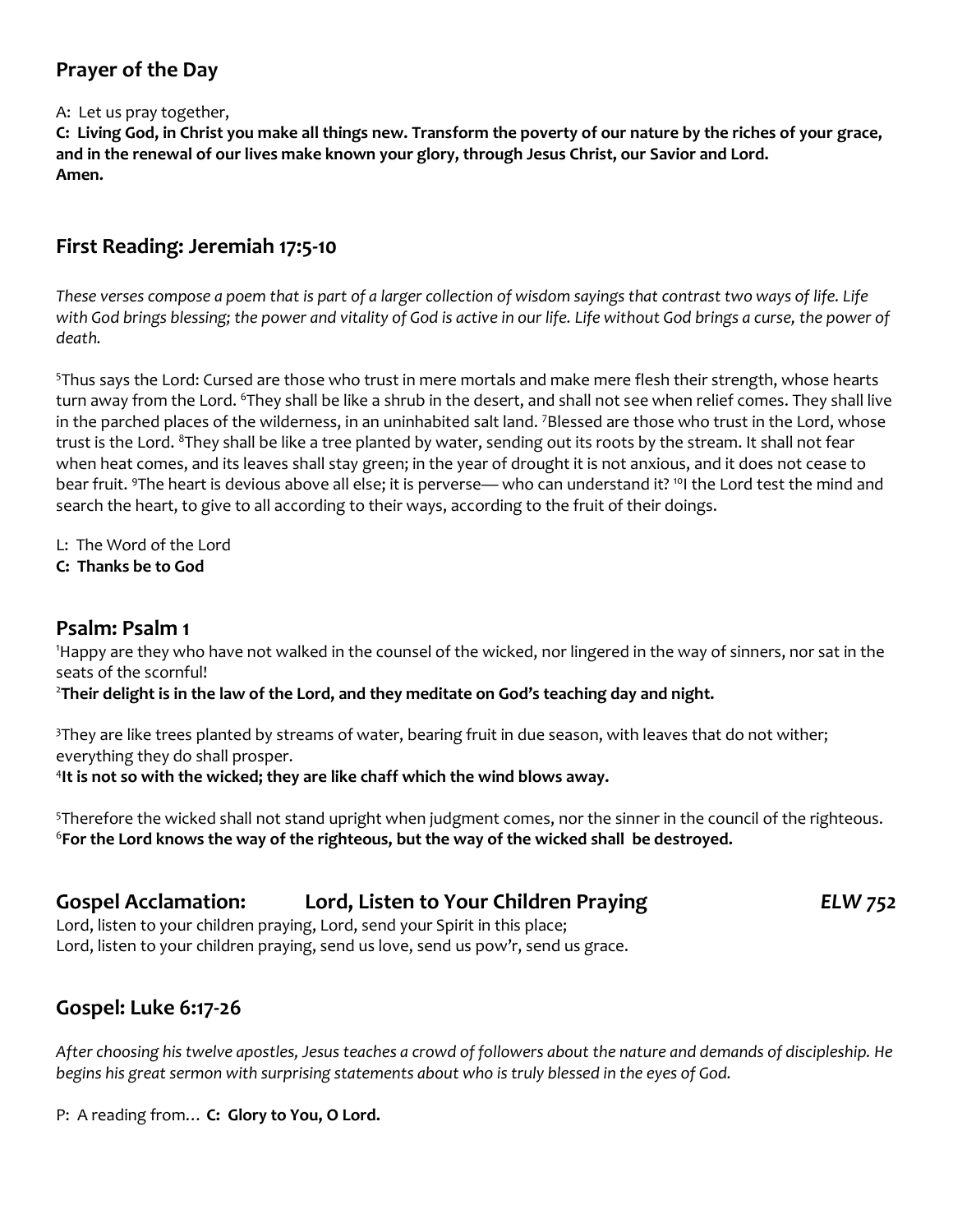$17$  Jesus came down with the twelve and stood on a level place, with a great crowd of his disciples and a great multitude of people from all Judea, Jerusalem, and the coast of Tyre and Sidon.<sup>18</sup>They had come to hear him and to be healed of their diseases; and those who were troubled with unclean spirits were cured. <sup>19</sup>And all in the crowd were trying to touch him, for power came out from him and healed all of them. <sup>20</sup>Then he looked up at his disciples and said: "Blessed are you who are poor, for yours is the kingdom of God. <sup>2144</sup>Blessed are you who are hungry now, for you will be filled. "Blessed are you who weep now, for you will laugh. <sup>22</sup>"Blessed are you when people hate you, and when they exclude you, revile you, and defame you on account of the Son of Man. <sup>23</sup>Rejoice in that day and leap for joy, for surely your reward is great in heaven; for that is what their ancestors did to the prophets. <sup>24"</sup>But woe to you who are rich, for you have received your consolation. <sup>254</sup> Woe to you who are full now, for you will be hungry. "Woe to you who are laughing now, for you will mourn and weep. <sup>26"</sup>Woe to you when all speak well of you, for that is what their ancestors did to the false prophets."

P: The Gospel of the Lord. **C: Praise to you, O Christ.**

**Sermon** *Pastor Paul Busekist*

#### **Song of the Day: We Come to the Hungry Feast** *ELW 479*

#### **Apostles Creed**

**I believe in God, the Father almighty, creator of Heaven and earth.** 

**I believe in Jesus Christ, God's only Son, our Lord, who was conceived by the Holy Spirit, born of the virgin Mary, suffered under Pontius Pilate, was crucified, died, and was buried; he descended to the dead. On the third day he rose again; he ascended into heaven, he is seated at the right hand of the Father, and he will come to judge the living and the dead.**

**I believe in the Holy Spirit, the holy catholic church, the communion of saints, the forgiveness of sins, the resurrection of the body, and the life everlasting. Amen.**

### **Prayers of the Church / Sign of the Peace**

**Offering** *(encouraged for before or after service, using vase only and not ushers)*

### **Offering Prayer**

A: Let us pray.

**C: Blessed are you, O God, Sovereign of the universe. You offer us new beginnings and guide us on our journey. Lead us to your table, nourish us with this heavenly food, and prepare us to carry your love to a hungry world, in the name of Christ our light. Amen.** 

### **Words of Institution**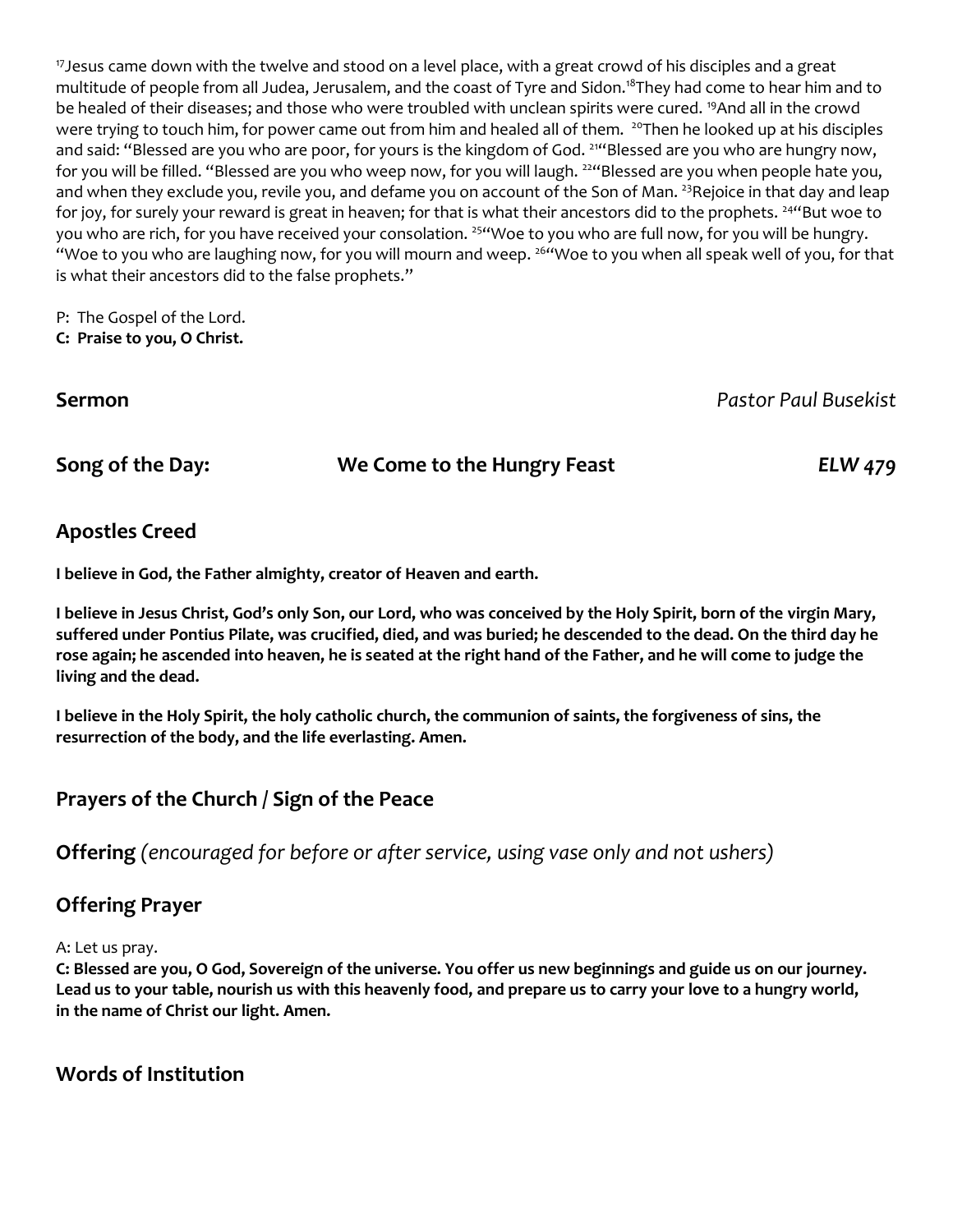# **Lord's Prayer**

**Our Father, who art in heaven, hallowed be thy name, thy kingdom come, thy will be done, on earth as it is in heaven. Give us this day our daily bread; and forgive us our trespasses, as we forgive those who trespass against us; and lead us not into temptation, but deliver us from evil. For thine is the kingdom, and the power, and the glory, forever and ever. Amen.**

## **Communion**

| <b>Communion Songs:</b> | Create In Me a Clean Heart Oh God | <b>BLC Choir</b> |
|-------------------------|-----------------------------------|------------------|
|                         | <b>Canticle of the Turning</b>    | <b>ELW 723</b>   |

#### **Final Blessing**

P: God, who leads you in pathways of righteousness, who rejoices over you, and who calls you by name,  $\pm$  bless your going out and your coming in, today and forever. **C: Amen.**

#### **Sending Song: Blessed Are Those Who Do Believe (***words below***)**

Blessed are those who do believe. Blessed are those who do believe. Though they have not seen they trust God faithfully.

Blessed are those who do believe. Blessed are those who do believe. Though they have not seen they trust God faithfully.

Some people doubt what they have not seen. They will not blindly follow what is said.

Others view this as a weakness but it can authenticate instead. See my nail pierced hands. Come touch my wounded side.

I give what you need for faith as you give your trust completely my Spirit will guide.

Blessed are those who do believe. Blessed are those who do believe. Though they have not seen they trust God faithfully.

Blessed are those who do believe. Blessed are those who do believe. Though they have not seen they trust God faithfully.

As I've been given so I give you to the world, forgive the sins of all,

…bringing hope to doubting faces, tearing down where hatred builds a wall. And as you bring life to places here and far,

…always keep in mind you are not loved for what you do but for whose you are.

Blessed are those who do believe. Blessed are those who do believe. Though they have not seen they trust God faithfully.

Blessed are those who do believe. Blessed are those who do believe. Though they have not seen they trust God faithfully.

### **Dismissal**

A: Go with Christ into a weary world. Share the good news.

**C: Thanks be to God.**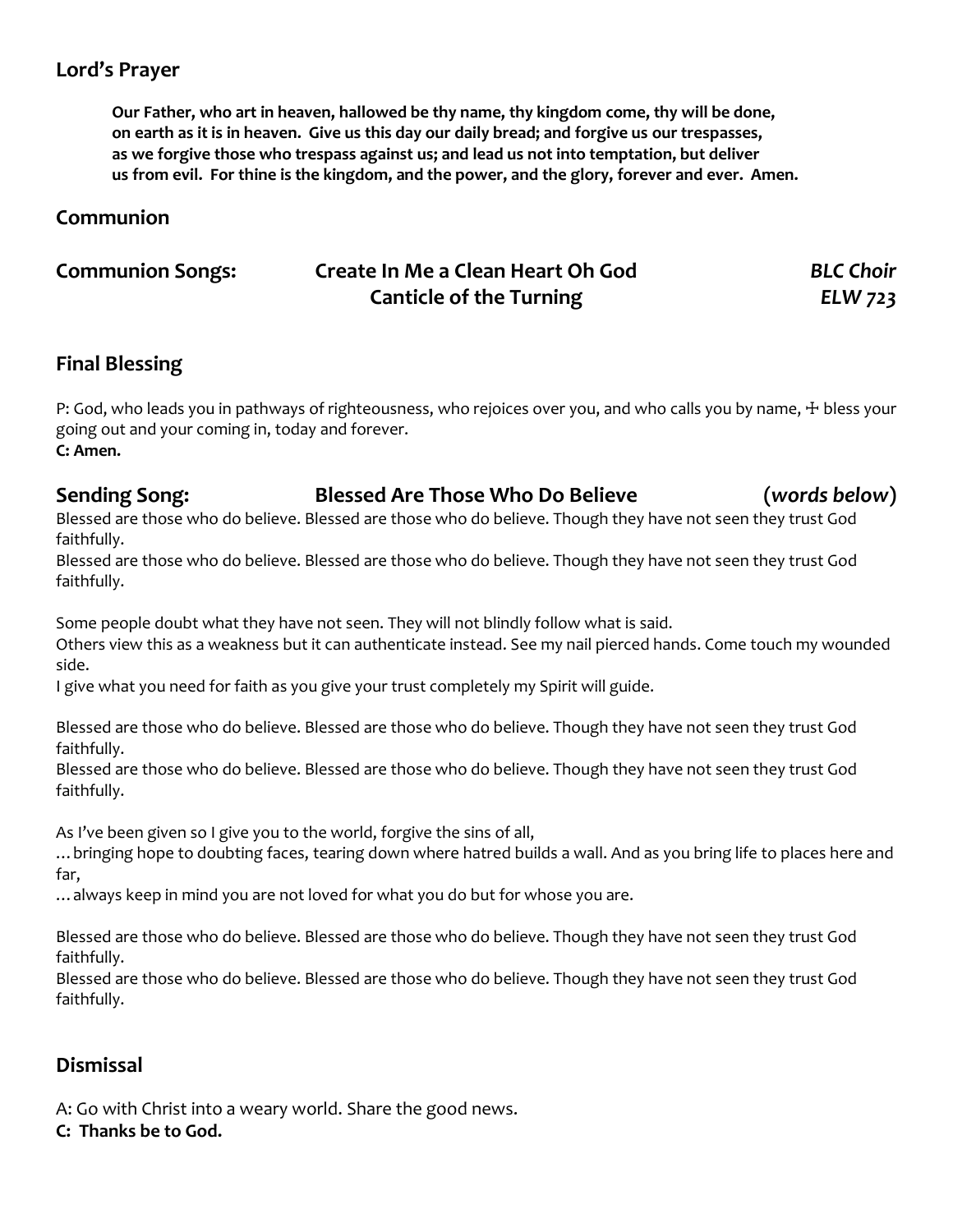

1050 Peninsula Drive Traverse City, MI 49686 (231) 947-9880 www.bethlehemtc.org

# February 13, 2022

# **HAPPY BIRTHDAY**

2/14-Kelly Bauer Thomson 2/17-Rodney Rice

2/15-Martha Sheehan 2/19-Chuck Ardingo

#### A COVID update from Council:

For several months, Grand Traverse County has topped the 14-day average 17.5% Covid positivity threshold set up by Council for our current precautions. We continue to require mandatory masks regardless of vaccination status. This will ensure that we are doing our part to keep our parishioners and community safe.

During the last few months, Munson Healthcare has activated Pandemic Response Level Red for the first time in history (https://www.munsonhealthcare.org/services/community-health/covid19/pandemicstatus), as they have been seeing the most Covid cases since last year. At the time of printing, GT County positivity rate is well above our new threshold, so we ask that ALL worshippers wear masks. Stay safe, pray for all good things, and see you soon! -Your Bethlehem Church Council

Please note that the new Building and Office Hours are: 9:00am - 2:30pm, Monday - Thursday.

Today's altar flowers are donated by: Nancy Ammann in Honor of the Prayer Chain for their diligence and faithfulness in prayer.

**Sunday flowers:** Those of you who donate for the weekly flowers: you are welcome to wait a few minutes after the service in the kitchen to pick-up a bouquet for yourself or someone else. The flower brigade is so thankful for your donation they want to thank you also.

The Slabaugh Family are in need of new part-time childcare starting Monday, May 2nd. Days needed are Monday & Tuesday 9AM - 5PM (9AM - 3PM on the 2nd Tuesday of the month). If you have an interest or know of anyone please reach out to Annie to talk further!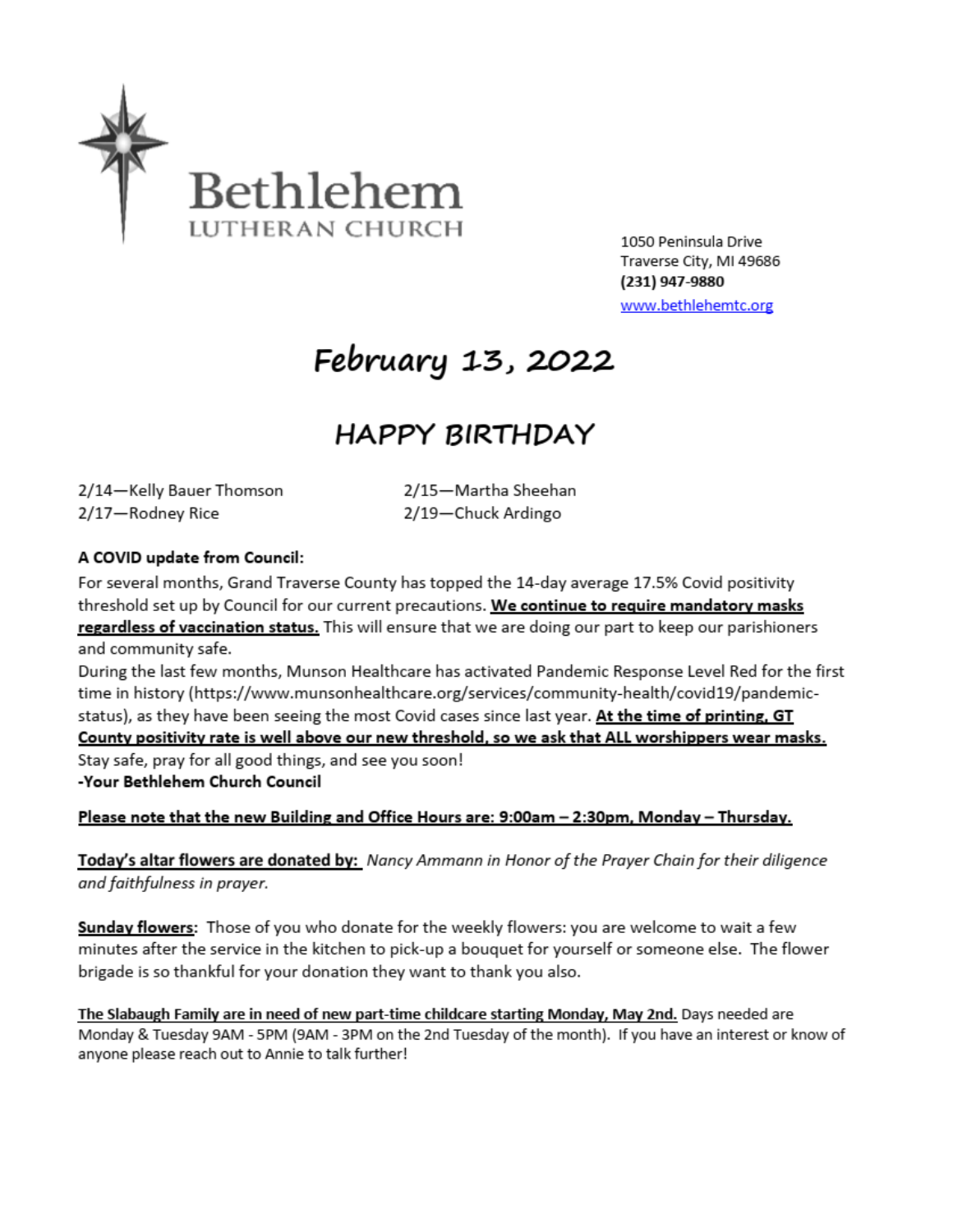HAPPY VALENTINES DAY! Would YOU be available to make a Call, send a Card, or thoughtful Flowers to another member of our Congregation? Please look at Corinthians 13: 4-8 and listen to what it says to YOU! Our Christian Care Giving is always open for more help with our team. Call Kathi Ivany at (231)-929-4911 OR James Hinds at (231) 947-8545

LADIES' AFTERNOON OF FUN! ALL women of Bethlehem are invited to an afternoon of games and prizes! February 20th from 2-4PM. Potluck finger snacks are encouraged! Lots of fun and laughs! See you there!

As the Omicron variant contributes to the largest surge we've seen during this time of pandemic, people remain understandably uneasy about coming together for large group, in-person events that occur indoors. As a result, Living Water Ministries has decided to postpone the upcoming Charge event, moving it from March 18-20, 2022 to November 4-6, 2022. It is their hope this postponement will buy necessary time for current COVID realities to lessen so that we can gather together all of God's children this fall for a phenomenal weekend of faith formation, service, leadership, and community. Please reach out to Annie either after church or at annie.slabaugh@bethlehemtc.org for any questions or concerns.

Giving Statements Available: Your individual giving statements are available in your mailbox in the Narthex. The statement covers giving from January through December 2021. Please pick them up at your convenience. To save on postage, I will mail out the ones not picked up by the end of March 2022. Thank you for your generous support for the programs and ministries of your church especially during these uncertain times. Your Bookkeeper

The February issue of the STAR is available. Beginning with the March issue, the Star will be published on the last Sunday of the previous month. For example, the March issue will be published on February 27th. If you have an article to submit, the due date will be the third Friday of the previous month. If you have any questions, please contact Barbara Oster in the church office. For current issues of the Star, feel free to check online at www.bethlehemtc.org < About Us > "The Online Bethlehem Star" or type this URL to get these directly: http://www.bethlehemtc.org/the-bethlehem-star-newsletter.

#### Due Dates for STAR/Bulletin/Screenannouncements:

STAR: The third Friday of the month sent to admin@bethlehemtc.org (Please note STAR in subject line) Bulletin/Verbal Announcements: Wednesday of the week sent to admin@bethlehemtc.org (Bulletin/Worship Folder is printed on Thursday morning.) (Please note Bulletin or Announcement in subject line)

Screen Announcements/Weekly BLC Emails: Tuesday of the week sent to annie.slabaugh@bethlehemtc.org (Annie works Sunday - Wednesday)

Monthly STAR: Thanks to all of you who have said that you will read the STAR on line or pick it up at church. Those of you who come to church, be thinking if there is any member close in your neighborhood that you could deliver their copy to them. If you have recently decided to read on line or pick-up at church please call the office and let them know.

The Ski Trip will be on Saturday, February 26<sup>th</sup>, we will meet at Crystal Mountain at 9AM and ski until our heart's content! Around 12PM we will meet up over by the tents for lunch (BYO!!) and will have some fellowship time together before heading back out to hit the slopes! We will then meet up again at 4PM and head over to Geno's to continue our tradition of dinner and fellowship! If you are interested in coming to the ski trip and haven't let Annie know yet please let her know ASAP so they can finalize total costs. Also, if you need rental equipment please let Annie know this as well at annie.slabaugh@bethlehemtc.org!

The newest Living Lutheran magazine and the January/February/March Christ in our Home can be picked up at the welcome table on Sunday mornings, from the Shooting STAR box below the outside mailbox, or during parking lot communion.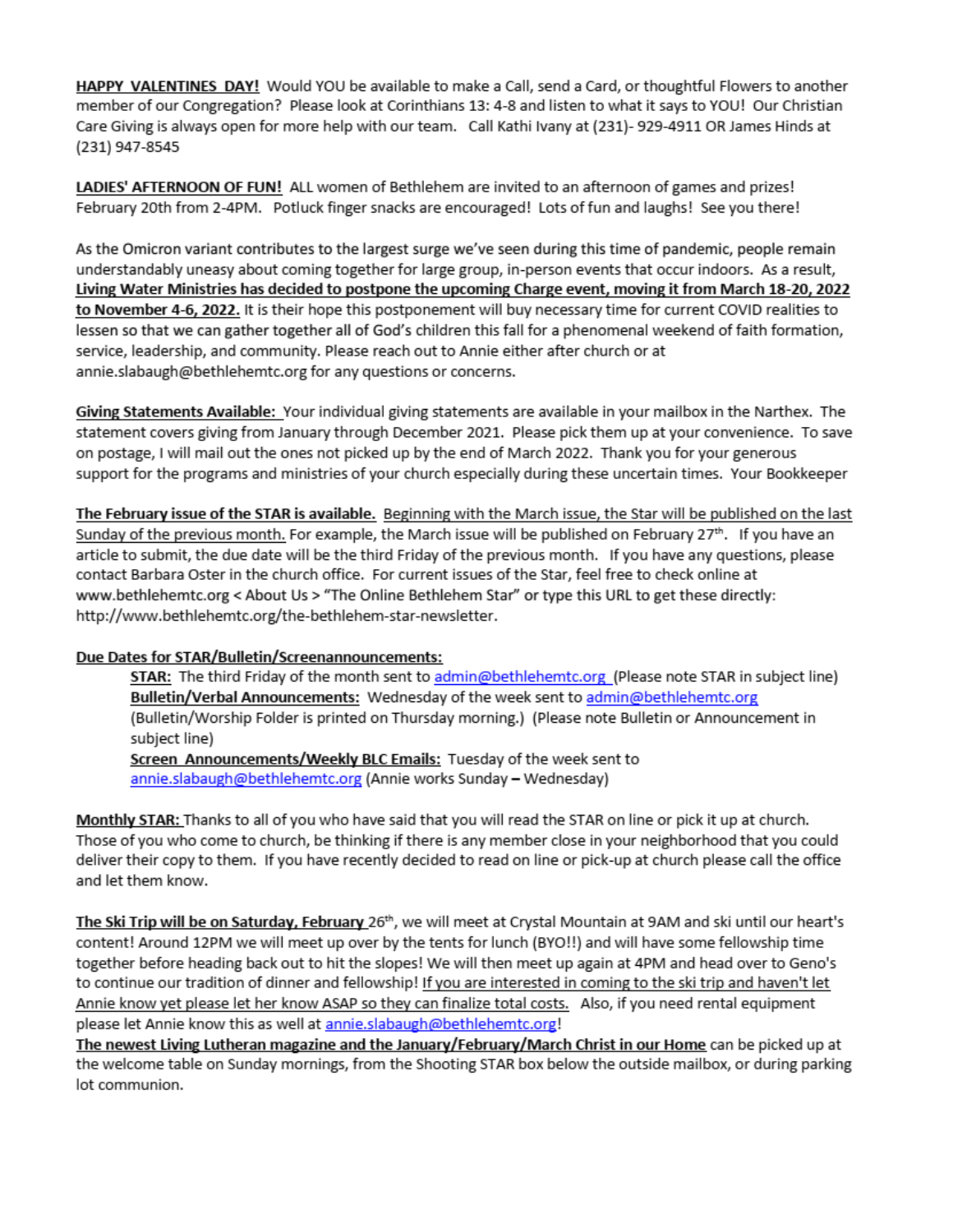Book Club: The book for the Feb. 22 book club meeting at 5:30 on ZOOM is Finding Dorothy. Books from the library are in the plastic bin outside of church. Be sure to sign your name on the sheet next to the number that matches the number on your bag. This book is fiction based on fact told from the point of view of the wife of L Frank Baum, the author of The Wizard of Oz. It describes the actions of Baum's wife Maud as she tries to make certain that the movie stays true to Baum's original story. If you are not already on the email list and would like to join the discussion, please send your email to Cindy Monroe at cmonroe@chartermi.net.

Please consider signing up for Altar Flowers for a Sunday service. You may use the sign-up poster in the Narthex by signing on the date you request. Then fill out a pink slip with the necessary information and place it and a check for \$40 (payable to Bethlehem Lutheran Church or BLC) in the offering plate on Sunday morning (Preferable) or during the week, in the Administration Assistant's mailbox near the church office entrance. You may select either "in honor" or "in memory" or "to celebrate". If someone has already signed on the date you would like, feel free to add your name - we welcome more than one on a Sunday.

Celebrate a new child in your life with a rose on the baptismal font! Cost \$10.00 per rose. Contact Barbara Oster at beo6475@yahoo.com or 231.668.7038.

The outdoor food pantry is closed until spring to make sure that none of the food is damaged by the cold. You can still bring in your staples at any time and place it in the teal bin under the table by the mailboxes. One BLC member knew of an apartment complex for low income residents with food needs and delivered 12 overflowing bags of what had been outside to the very grateful recipients. Please keep the residents of the 72 unit Brookside Commons Apartments in your prayers. Watch for the pantry to jump back into full swing in the spring.

NEW CHOIR DIRECTOR: You have all heard of churches sharing a pastor...well BLC is about to embark on a similar kind of new adventure. We will be sharing a choir director with Immanuel in Suttons Bay!! This may sound impossible but your church council believes that we have found a way that this will work. Tony Bero has been approved as the new director. He attends Immanuel every Sunday because he is also their accompanist. Tony will be at all rehearsals and will prepare a choir member to direct the choir as necessary on Sundays. This is the first Sunday the choir is singing after being prepared by their new director Tony Bero. We are hoping that there may be times when we video a song in advance so all of you can also "see" Tony. Perhaps we can even join together with his other choir to make an even more powerful and joyful sound. Tony will be selecting weekly music in combination with volunteer Cindy Monroe's selection of the contemporary music, and Kate Holtfreter will continue her volunteer position of organizing all of the music. Some of you may have heard Tony's voice when he previously worked at IPR. In addition to his other church position, he has multiple piano students like our own David Husser. You may learn more about Tony in his bio in the February Star.

Our blog has been renamed "Paths of Hope". Check it out on the Bethlehem website: http://www.bethlehemtc.org/new-blog-paths-of-hope.

The Wednesday morning bible study of Matthew meets from 9-11am. All are welcome. Bring your own bible. We read the bible and then talk about what we read. We say a prayer for any needs that are shared. Come. Join a fellowship. Leader is Barbara Graf.

Quilters need help! We meet on Tuesdays 9:00am-11:00am. It is not traditional quilting. We tie three layers of fabric together. The "quilts" are sent all over the world when needed by Lutheran World Relief. So if you can tie or even cut, please join us on Tuesday mornings.